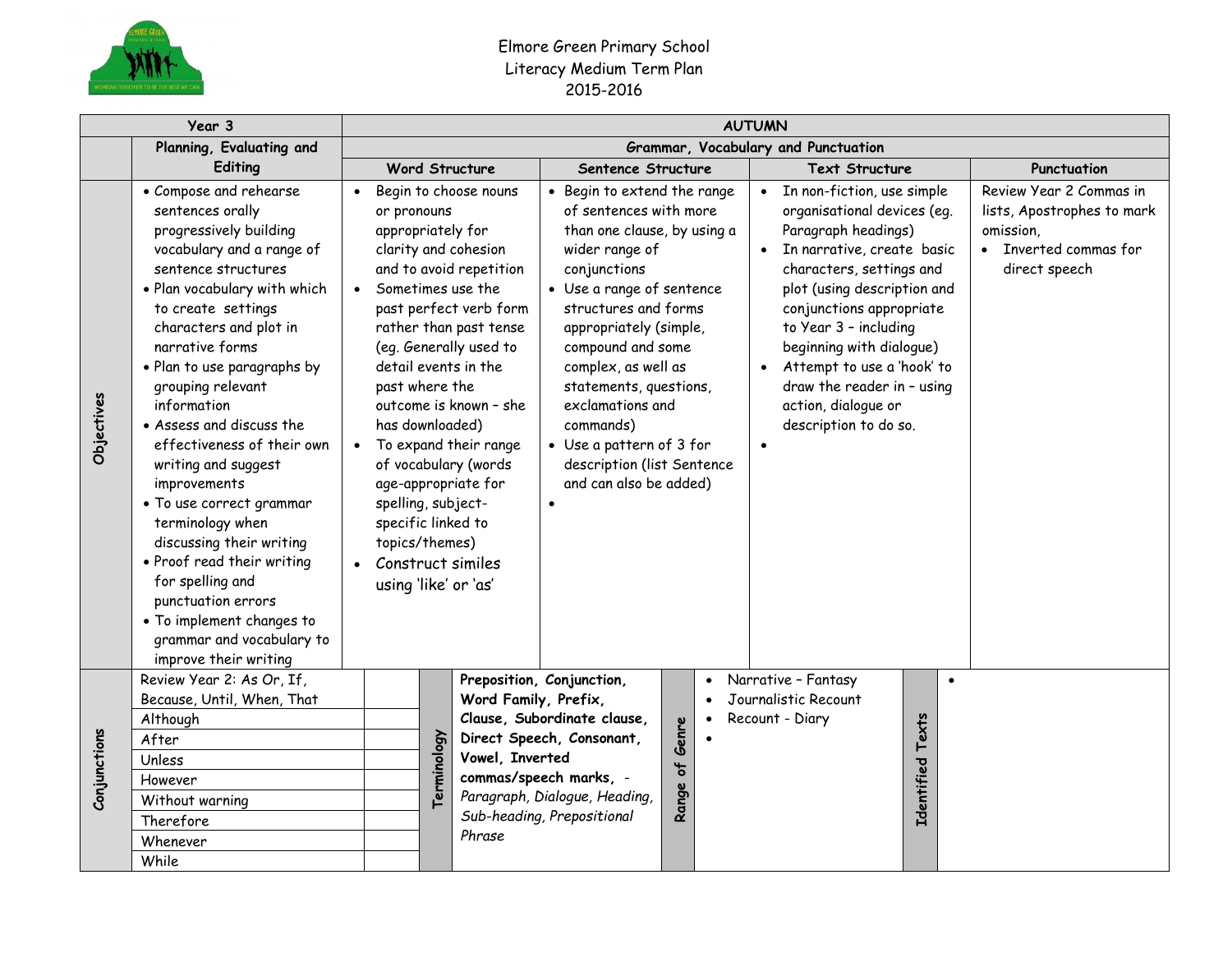

## Elmore Green Primary School Literacy Medium Term Plan 2015-2016

|              | Year 3                                                                                                                                                                                                                                                                                                                                                                                                                                                                                                                                                                                                                                 | <b>SPRING</b>                                                                                                                                                                                                                                                                                                                                            |                                                                                                                                                                                                                                                  |                                                                                                                                                                                                                                                                                                                                                                                                                                                                                                                                                                                                                                  |                     |                                                                                                              |                                                                                                                    |           |                                                                                                                                                                |  |  |  |  |
|--------------|----------------------------------------------------------------------------------------------------------------------------------------------------------------------------------------------------------------------------------------------------------------------------------------------------------------------------------------------------------------------------------------------------------------------------------------------------------------------------------------------------------------------------------------------------------------------------------------------------------------------------------------|----------------------------------------------------------------------------------------------------------------------------------------------------------------------------------------------------------------------------------------------------------------------------------------------------------------------------------------------------------|--------------------------------------------------------------------------------------------------------------------------------------------------------------------------------------------------------------------------------------------------|----------------------------------------------------------------------------------------------------------------------------------------------------------------------------------------------------------------------------------------------------------------------------------------------------------------------------------------------------------------------------------------------------------------------------------------------------------------------------------------------------------------------------------------------------------------------------------------------------------------------------------|---------------------|--------------------------------------------------------------------------------------------------------------|--------------------------------------------------------------------------------------------------------------------|-----------|----------------------------------------------------------------------------------------------------------------------------------------------------------------|--|--|--|--|
|              | Planning, Evaluating and                                                                                                                                                                                                                                                                                                                                                                                                                                                                                                                                                                                                               | Grammar, Vocabulary and Punctuation                                                                                                                                                                                                                                                                                                                      |                                                                                                                                                                                                                                                  |                                                                                                                                                                                                                                                                                                                                                                                                                                                                                                                                                                                                                                  |                     |                                                                                                              |                                                                                                                    |           |                                                                                                                                                                |  |  |  |  |
|              | Editing                                                                                                                                                                                                                                                                                                                                                                                                                                                                                                                                                                                                                                | <b>Word Structure</b>                                                                                                                                                                                                                                                                                                                                    |                                                                                                                                                                                                                                                  | Sentence Structure                                                                                                                                                                                                                                                                                                                                                                                                                                                                                                                                                                                                               |                     |                                                                                                              | <b>Text Structure</b>                                                                                              |           | Punctuation                                                                                                                                                    |  |  |  |  |
| Objectives   | • Compose and rehearse<br>sentences orally<br>progressively building<br>vocabulary and a range<br>of sentence structures<br>· Plan vocabulary with<br>which to create settings<br>characters and plot in<br>narrative forms<br>· Plan to use paragraphs<br>by grouping relevant<br>information<br>• Assess and discuss the<br>effectiveness of their<br>own writing and suggest<br>improvements<br>• To use correct grammar<br>terminology when<br>discussing their writing<br>• Proof read their writing<br>for spelling and<br>punctuation errors<br>. To implement changes to<br>grammar and vocabulary<br>to improve their writing | • To choose nouns<br>or pronouns<br>appropriately for<br>clarity and<br>cohesion and to<br>avoid repetition<br>• To use the past<br>perfect verb form<br>rather than past<br>tense (eg.<br>Generally used to<br>detail events in<br>the past where<br>the outcome is<br>known - she has<br>downloaded)<br>• Construct<br>similes using<br>'like' or 'as' |                                                                                                                                                                                                                                                  | • Use a range of sentence<br>structures and forms<br>appropriately (simple, compound<br>and some complex, as well as<br>statements, questions,<br>exclamations and commands)<br>• Use a pattern of 3 for<br>description (list Sentence and can<br>also be added)<br>• Experiment with a greater<br>range of adverbials- including<br>fronted adverbials (Suddenly<br>she stopped, he was fine<br>yesterday - Action person<br>sentence)<br>• To consistently use expanded<br>noun phrases incorporating<br>modifying adjectives and<br>nouns (the beautiful, blue,<br>butterfly with fluttery,<br>colourful wings - 2A sentence) |                     |                                                                                                              | To begin to use<br>$\bullet$<br>paragraphs and<br>understand that<br>they should be<br>organised around<br>a theme |           | Review Year 2<br>Apostrophes for singular<br>possession (the girl's name)<br>• Inverted commas for<br>direct speech<br>• Commas for fronted<br>adverbials (Y4) |  |  |  |  |
| Conjunctions | Review Year 2: As Or, If, Because,<br>Until, When, That<br>Although<br>After<br>Terminology<br>Unless<br>However<br>Without warning<br>Therefore<br>Whenever<br>While                                                                                                                                                                                                                                                                                                                                                                                                                                                                  |                                                                                                                                                                                                                                                                                                                                                          | Preposition,<br>Conjunction, Word<br>Family, Prefix, Clause,<br>Subordinate clause,<br>Direct Speech,<br>Consonant, Vowel,<br><b>Inverted</b><br>commas/speech marks,<br>- Paragraph, Dialogue,<br>Heading, Sub-heading,<br>Prepositional Phrase | Genres<br>Range of                                                                                                                                                                                                                                                                                                                                                                                                                                                                                                                                                                                                               | report<br>$\bullet$ | Non-chronological<br>Narrative (cultural<br>setting, fable/story<br>with a moral/lesson<br>Information texts | Identified Texts                                                                                                   | $\bullet$ |                                                                                                                                                                |  |  |  |  |